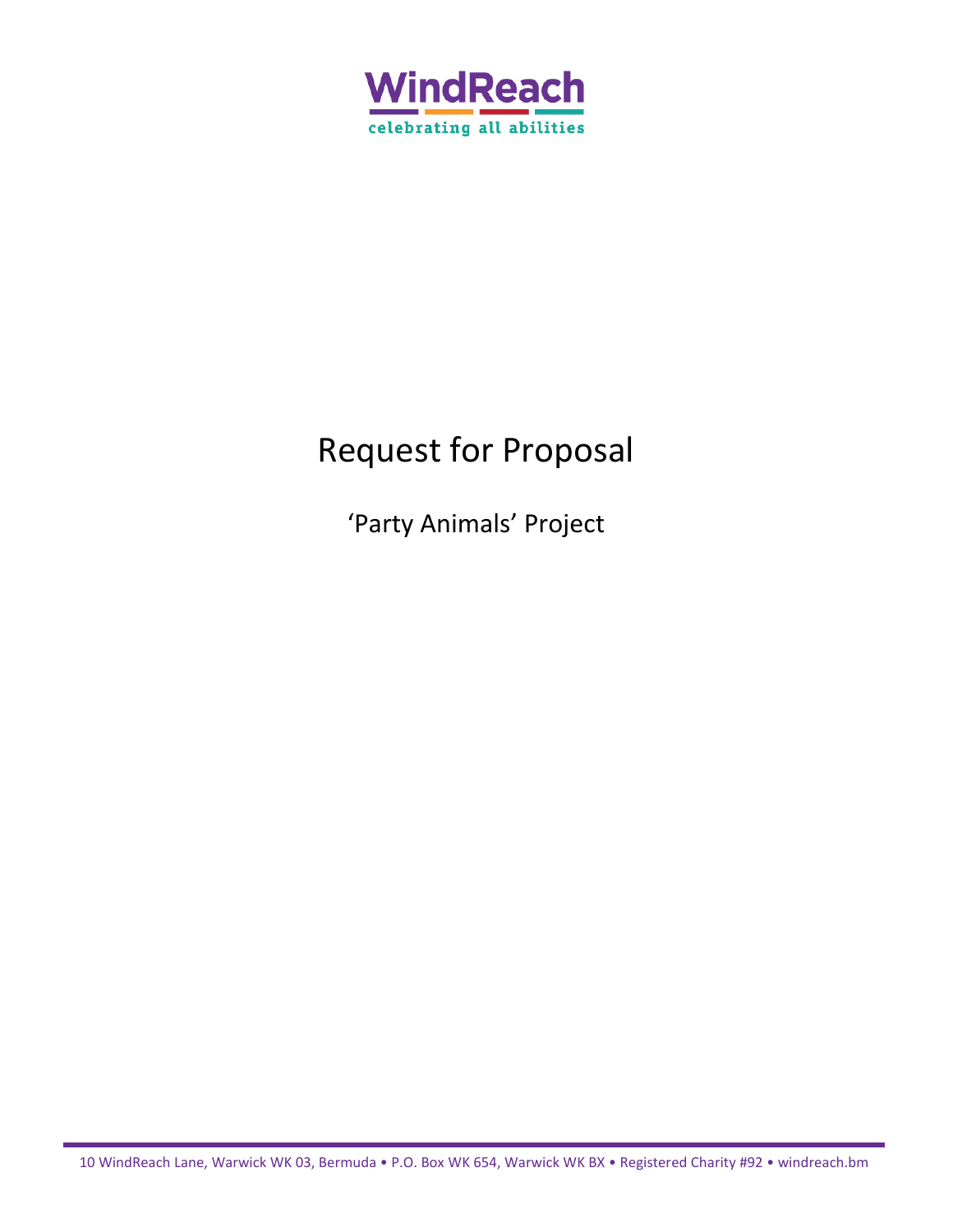### **1.0 Background**

Members of the Board of Directors of WindReach ("WindReach" or the "Charity"), the charity which seeks to enrich the quality of life of those with special needs, have conceived of an event which will raise much needed funds for the Charity whilst providing an opportunity for established and emerging artistic talent to showcase their skills.

Twenty fiberglass sculptures in the shape of WindReach's iconic miniature horse, Tilly, have been created and will be arriving in Bermuda at the end of June 2021. Each of the sculptures will be painted or decorated in some way, pro bono, by an artist or a community group.

WindReach will deliver the sculpture to a location of the artist's request for painting/decorating. Once complete, WindReach will collect the sculpture and apply a clear, protective urethane coat.

The finished sculptures will be displayed in the community for a limited period of time before being auctioned for the benefit of WindReach.

### **2.0 Request for Proposal**

In addition to the already invited artists and community groups, WindReach invites any professional or semi-professional artist to submit a proposal to design one of the sculptures. Successful applicants will be expected to paint/decorate their Tilly within the timeframe outlined in Section **[5.0]** below. No previous experience or expertise with sculptures or fiberglass materials is necessary to be considered by the selection panel. The selection criteria are outlined in Section **[4.0]** below.

### **3.0 Specifications**

The sculpture dimensions are as follows:

- 3' 2" height from ground to top of head
- 2' 10" height from ground to shoulder
- 4' 11" nose to tail
- 1' 5" width at belly

3D renderings of the sculptures are included in Appendix A.

#### **4.0 Selection Criteria**

The successful artists will be selected based on the following:

- Unique artwork that provides excitement and interest for the community;
- Inclusion of Bermuda scenery, iconography or landmarks; **and/or**
- Celebration of individuals with special needs.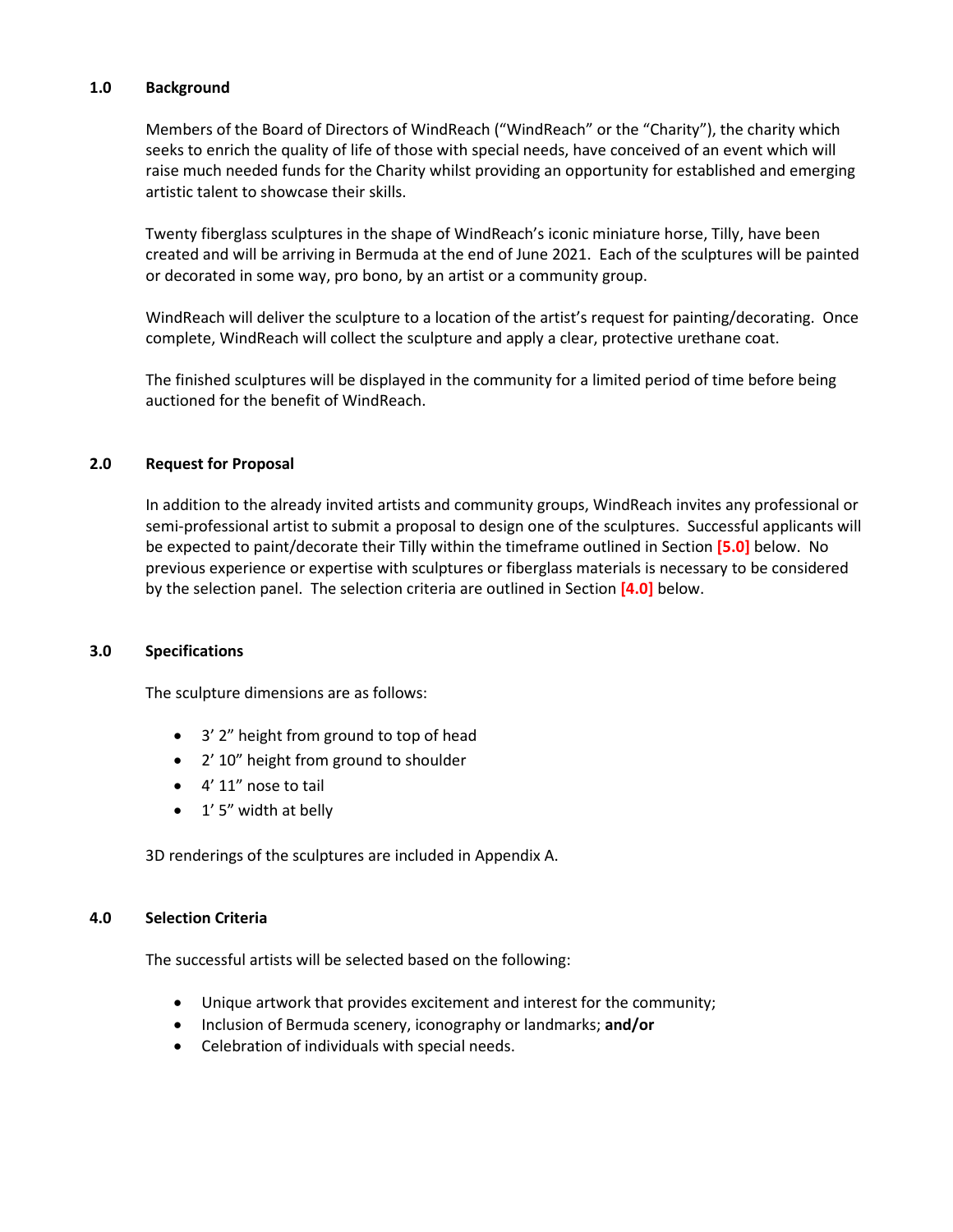### **5.0 Timeline**

The following timetable has been determined for the event but is subject to slight change:

| <b>Milestone</b>                                            | Deadline by 6:00pm    |
|-------------------------------------------------------------|-----------------------|
| Request for Proposal issued ("RFP")                         | June 30, 2021         |
| Response to RFP submitted                                   | July 16, 2021         |
| Selected artists announced and notified                     | July 21, 2021         |
| Sculptures delivered to artists                             | By July 27, 2021      |
| Painted sculptures collected from artists                   | By September 30, 2021 |
| Sculptures displayed in select locations for public viewing | October 12, 2021 to   |
|                                                             | November 9, 2021      |
| Auction of sculptures                                       | TBD: November, 2021   |

### **6.0 Other information**

WindReach greatly appreciates the donation of Artists' time and materials in support of our therapeutic programmes. Whilst we're unable to offer any payment for your services, we are happy to try and assist in any way we can in sourcing materials for your design. Please provide any special requests in your application and we will do our best to accommodate them.

The supplier of the sculptures has provided some additional guidance which may be useful to you as you consider your design.

# **Icon Poly Suggestions for Artists**

## **These sculptures are specifically designed to be safe for any artist to work on by using the least toxic materials on the market and in most cases are readily available at hobby and art supply stores for use in homes or studios.**

- 1. *This is an important but relatively quick preparation step*: Lightly sand entire surface with 100-220 grit to clean the surface of dirt and residues that could cause adhesion problems with your paint (or adhesive for mosaics, glass, mirrors, and other decorative items). After sanding, clean your surface with straight water on a damp cloth. Be sure to let the entire surface dry prior to painting. Do not use mechanical sanders. If any primer flakes off when sanding, sand back to where the primer is stuck, and then reprime or Gesso that area. We suggest using any brand of Gesso and almost all paint manufactures have an exterior grade primer that will work. Be sure to follow directions and safety guidelines on any products you use.
- 2. Wear plastic gloves when doing the above and when touching the raw sculpture after sanding. This will keep oils from your hands off the surface which could cause an adhesion problem when painting. Do not wear powdered latex gloves because powder residue will remain on the sculpture.
- 3. Using acrylic paints is recommended. Most brands work fine. We recommend staying away from oil paint if you do not have a lot of experience with them. If you have specific questions, please contact Icon Poly at (308) 468-9411.
- 4. If a drill is needed for embossing or any other creative reason, we suggest a Dremel type rotary tool.
- 5. *For experienced artists:* If you plan to cover the entire surface with materials other than paint, in the case of tile or mosaic work, an artist should remove as much primer as possible so the adhesive can attach to the raw resin surface.
- 6. *For experienced artists:* When attaching items with adhesive, be sure to sand or rasp down into the material of the sculpture. Gluing direct to the primed surface may not yield the best results.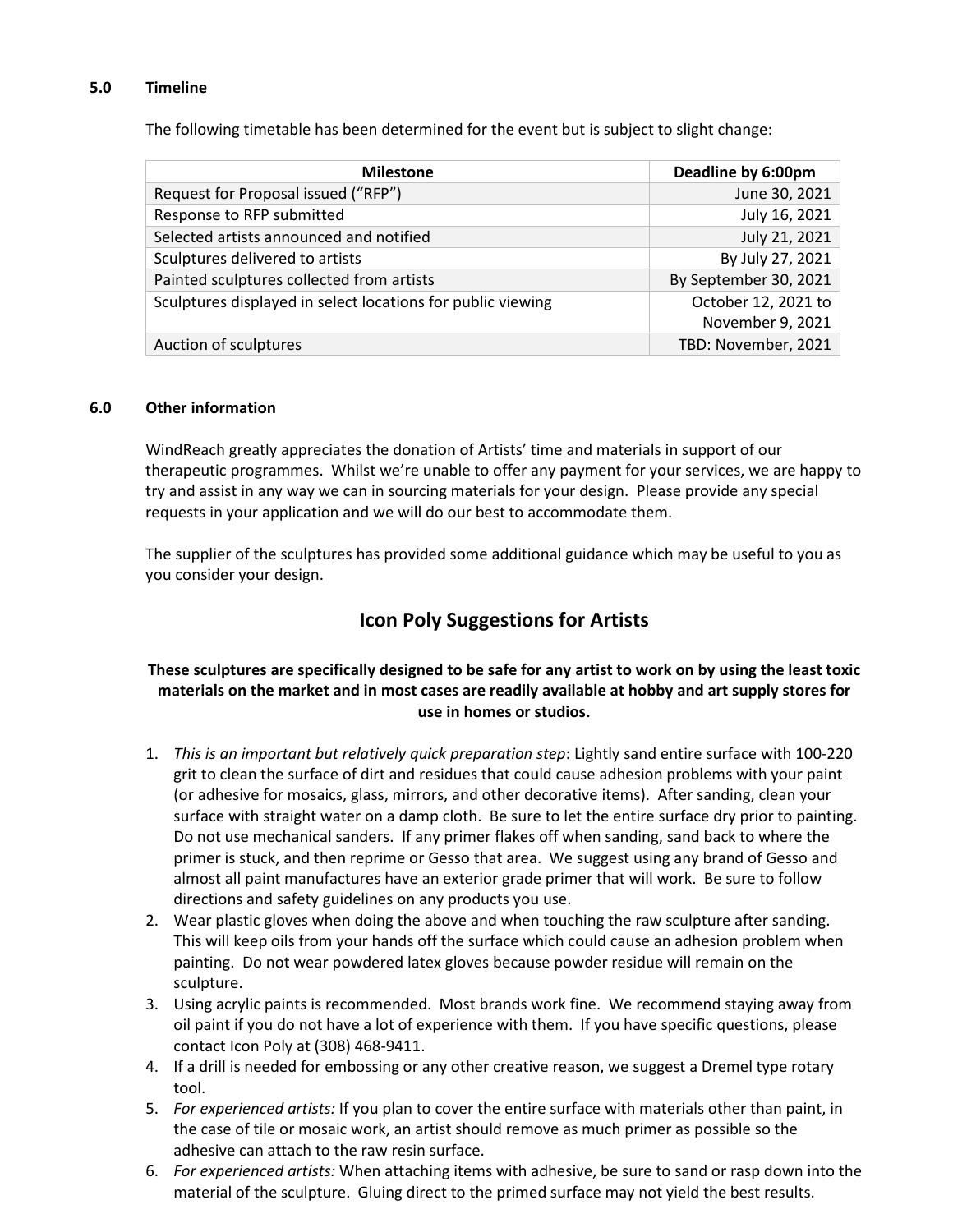- 7. *For experienced artists:* If attaching items, we recommend using physical attachment (i.e. screws, bolts) in conjunction with adhesive attachments when possible as using both together will create a much more durable piece. If you intend to change the structure or add to the structure, please contact Icon Poly for guidance.
- 8. *For experienced artists:* We highly recommend structural urethane adhesive when bonding things to the sculpture. Several companies make these, such as 3M, U-Pol and Norton. These are normally found at auto body supply stores.

### **7.0 Contact Information**

If you have any queries concerning this RFP or relating to the sculpture event and fundraiser, please contact:

Ali Watlington Fundraiser Chair Email: ali.watlington@gmail.com Email: tjoseph@windreach.bm Tel: (441) 505-7878 Tel: (441) 519-4544

Tammalita Joseph Fund Development Manager

### **8.0 Appendices**

### **Appendix A – 3D Rendering**

Please note that the heart and smiley face on the rump **will not** be included as part of the sculpture.

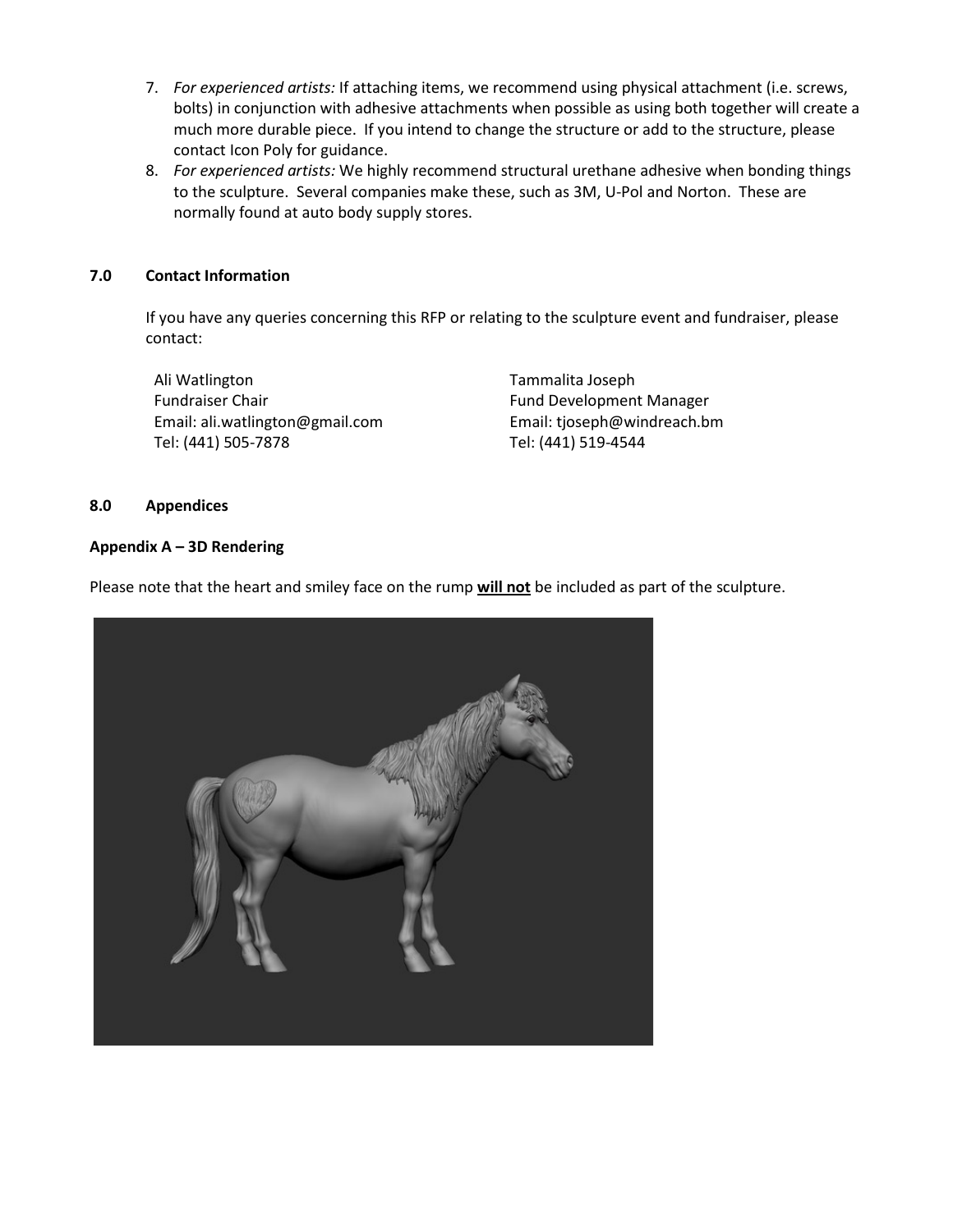